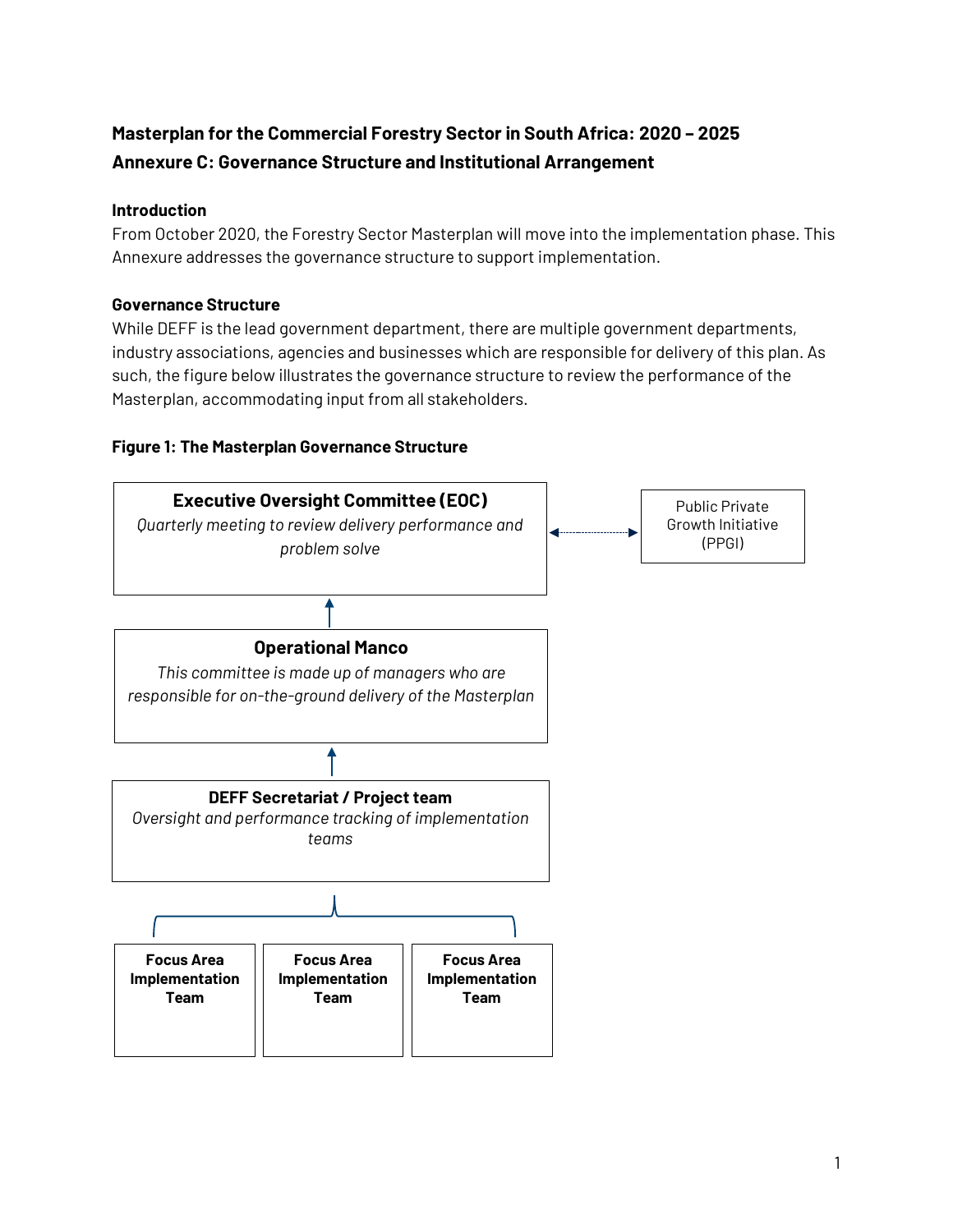The purpose and composition/ membership of each committee is described below:

### **1. Executive Oversight Committee (EOC)**:

- The EOC constitutes decision-makers responsible for the delivery of the Masterplan.
- The EOC will meet quarterly to review the performance of the Masterplan, as well as problem solve or unblock challenges that are impeding delivery.
- The EOC is supported by the DEFF secretariat.
- Broad category of representation: responsible government departments, labour, industry, specialist entities.

### **2. Operational Manco**:

- This committee is made up of managers representing the key stakeholders, who are responsible for on-the-ground delivery of the Masterplan.
- The Operational Manco is responsible for assessing the status of implementation of the Masterplan.
- It is proposed that the Operational Manco meets quarterly, at least two weeks before the Executive Oversight Committee, with DEFF being the Secretariat.
- Broad category of representation: responsible government departments, labour, industry, specialist entities.

### **3. DEFF Secretariat / Project team**

- $\circ$  As the lead department, DEFF will constitute the Secretariat that will support the Manco and the EOC, ensuring that all the relevant documentation and progress reports are provided to the respective committees.
- This responsibility will also include the co-ordination of the work being implemented by the various government departments and other stakeholders, ensuring that they report as required by the detailed implementation plan.
- In addition, DEFF will be responsible for the co-ordination of the M&E plan.

## **4. Implementation teams**

- There is a high number of departments / other stakeholders responsible for the actual delivery of the Masterplan. Each will need to appoint responsible personnel, with each establishing formal communication lines with the DEFF Secretariat.
- $\circ$  Each Focus Area will have a lead, who is responsible coordinating input from that focus area.

## **5. Public Private Growth Initiative (PPGI)**

○ The PPGI is a stakeholder in the Forestry Sector Masterplan, with a special remit to report to the President on specific forestry KPIs, projects and constraints. The PPGI meets the President biannually to review performance of the PPGI sectors and projects.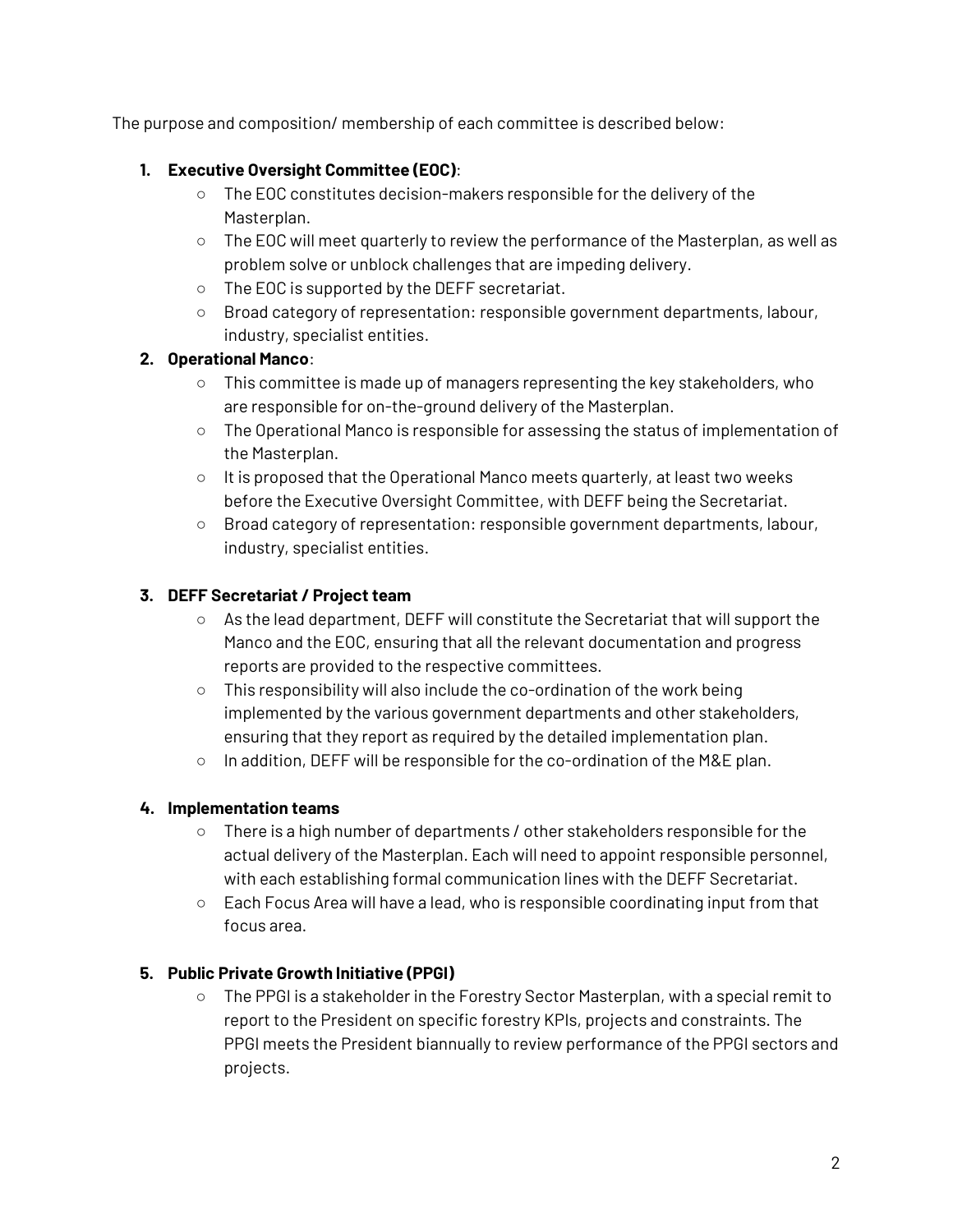○ Therefore, it is proposed that the Operational Manco and the EOC agree a *modus operandi* for reports to the PPGI, to enable the PPGI performance tracking process and report-backs to the President.

#### **Masterplan Support**

To support the delivery of the Forestry Masterplan, the following dedicated capacity is recommended:

- 1. *Masterplan Project Lead*: A dedicated official be appointed in DFFE, whose responsibility is to ensure the Masterplan is delivered. The Masterplan project lead will be responsible for liaising with all other implementing agents and departments to get feedback on progress, as well as ensure the data as per the M&E plan is being collected and submitted.
- 2. *Data Analyst*: The data analyst will be responsible for collating, analysing and visualising the data received from the various stakeholders. This includes data from DEFF, along with other lead departments responsible for delivery and data collection. The Data Analyst will provide analysis and visuals that will feed into the reports tabled at the Operational Manco and Executive Oversight Committee.

#### **Main Contact Point per implementation entity**

The Implementation plan identifies the lead and support organisation responsible for delivery. The table below contains the contact details of the relevant members of the organizations, who have been involved in the Masterplan development. The DEFF Secretariat / project team will need to liaise with this contact person (or any alternative who is identified) to obtain an update on actions and deliverables, and to submit the required evidence or data as is required in the M&E Plan.

| Organization          | <b>Name</b>                      | <b>Contact details</b>                                    |
|-----------------------|----------------------------------|-----------------------------------------------------------|
| <b>CREST</b>          | Johann Mouton                    | jm6@sun.ac.za                                             |
| DARDLR                | Cindy Benyane/<br>Irene Sinovich | cindy.benyane@drdlr.gov.za<br>Irene.Sinovich@drdlr.gov.za |
| DEFF                  | Tebogo Mathiane                  | TebogoMAT@daff.gov.za                                     |
| DEFF (Environ Branch) | Sabelo Malaza                    | smalaza@environment.gov.za                                |
| <b>DPE</b>            | Keneilwe Mabena                  | keneilwe.mabena@dpe.gov.za                                |
| <b>DSI</b>            | Konanani Rashamuse               | Konanani.Rashamuse@dst.gov.<br>za                         |
| <b>DTIC</b>           | Tafadzwa Nyanzunda               | TNyanzunda@thedti.gov.za                                  |